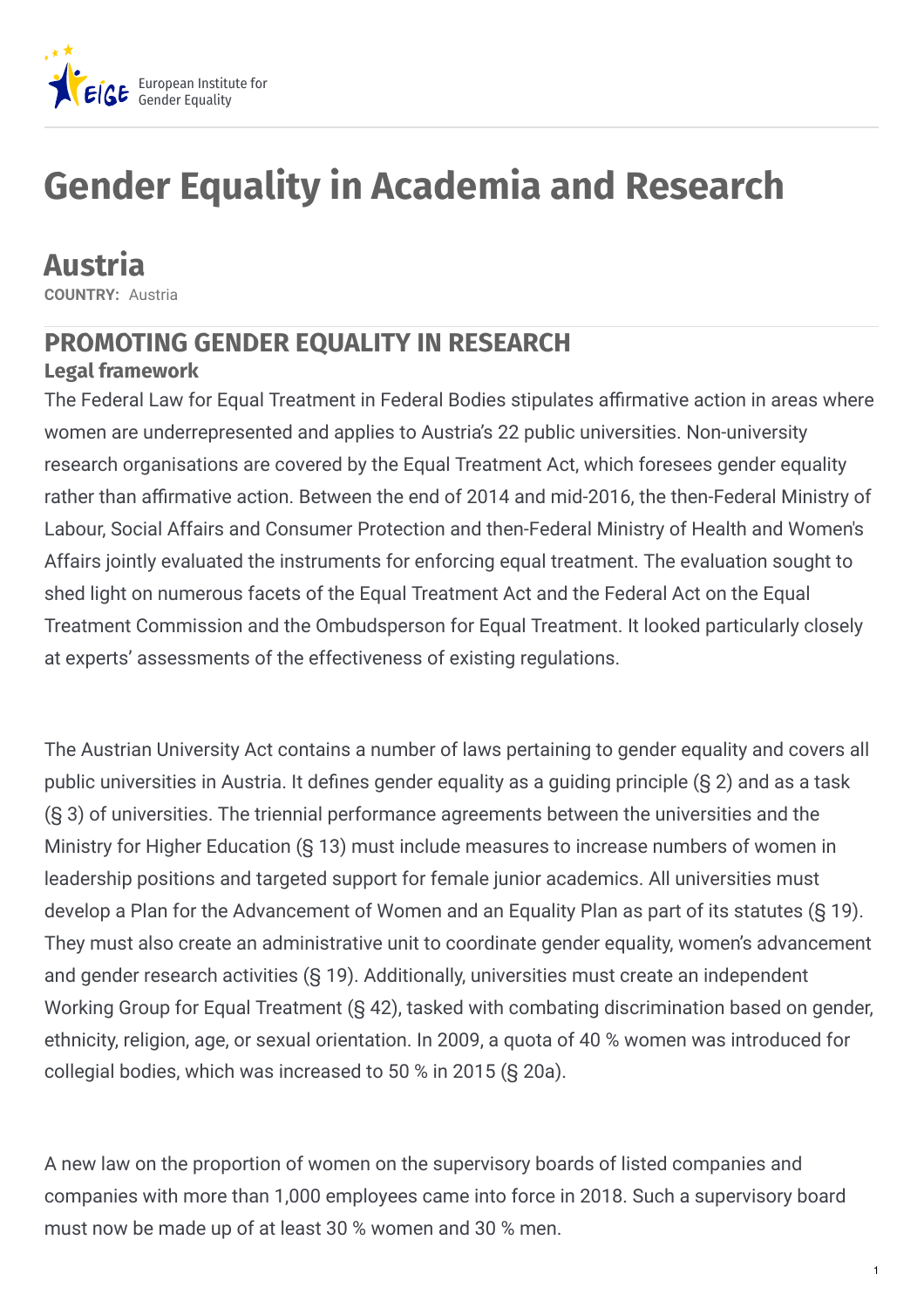Since 2021, the University of Applied Sciences Act (FHG) and the Private University Act (PrivHG) have obliged universities of applied sciences and private universities to develop and adopt gender equality plans (GEPs).

#### **Policy framework**

The government's Agenda for Research, Technology and Innovation (RTI) 2030 has three main objectives: (1) to reach the level of top international players and to strengthen Austria as an RTI location; (2) to focus on effectiveness and excellence; and (3) to focus on knowledge, talents and skills. The third goal includes the intention to increase the proportion of women graduates in technical subjects by 5 %. Intensifying gender equality programmes and measures in personnel and career planning will strengthen gender equality and diversity in research and development (R&D) and promote research careers for women. The associated pact for 2021-2023 operationalises these goals. It highlights as essential the establishment and expansion of targeted programmes for the advancement of women, as well as increased consideration of gender aspects in evaluating funding applications and in filling management positions. In its federal budget reform, the Ministry of Education, Science and Research (BMBWF) chose "gender balance in leadership positions and among junior academics" as its gender-related goal. Since 2014, it has submitted annual progress reports to the Austrian parliament. The Ministry for Higher Education defined two gender-related strategic goals to be implemented by the universities between 2013 and 2015: (1) improving numeric gender balance; and (2) closing the gender pay gap. For the period 2016–2018, the goal was for universities to develop a comprehensive understanding of gender equality. The performance agreements for 2019-2021 added promotion of a diversity-oriented equality policy to the existing objectives of cultural change, representation and integration of a gender dimension in research content.

Since 2012, impact-oriented budgeting requires federal ministries to determine gender equality outcomes for every societal aspect of their activities. The following impact targets and corresponding measures were defined for science and research for 2021: (1) increasing the proportion of women in RTI, including through support programmes and best practice models on reconciling family and career; (2) emphasising the visibility and role model effect of women in management and decision-making positions, supplemented by measures to develop evaluation criteria for funding according to gender-specific criteria; and (3) creating a balanced gender ratio in management leadership positions and committees, as well as among young scientists/artists. These measures implement the equality objectives in the performance agreement between the Ministry of Higher Education and the universities. They also seek to integrate gender into teaching and research content and to develop diversity management.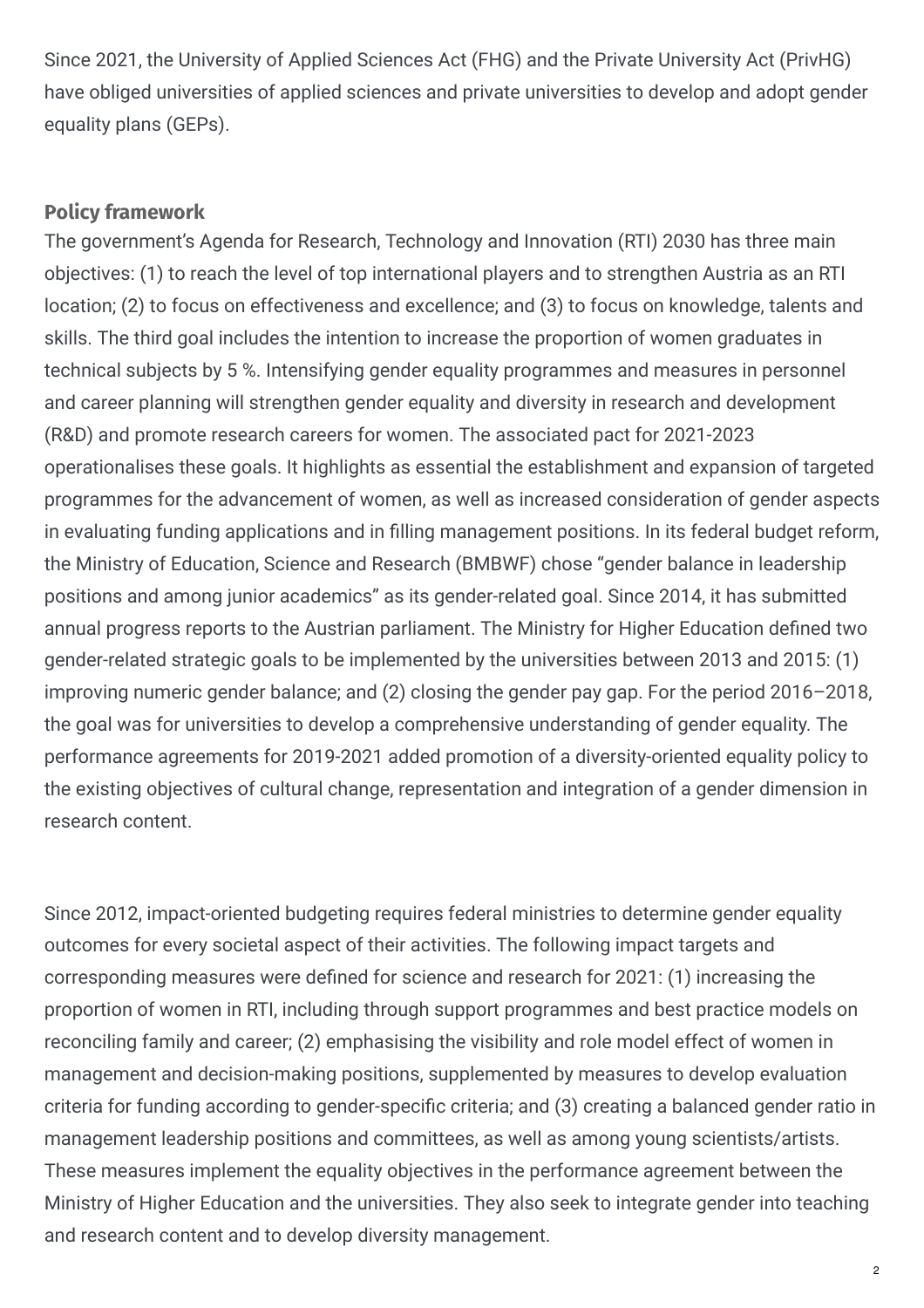The Ministry of Digital and Economic Affairs, together with the Austrian Research Promotion Agency (FFG), is implementing w-fFORTE<sup>[1]</sup>. The project aims to improve career prospects for highly qualified women in research and technology by offering career coaching to female researchers and entrepreneurs in research and innovation (R&I), a quarterly Co-Create Careers Circle for (early-stage) researchers, and workshops on working in mixed teams. The first phase of w-fFORTE INNOVATORINNEN<sup>[2]</sup>took place from June 2020 to April 2021, among 21 female R&I researchers and practitioners who want to advance significant social or business ideas. The project seeks to increase the visibility of women in R&I and in creative roles.

The Laura Bassi 4.0 programme<sup>[3]</sup> was initiated by the Ministry of Digital and Economic Affairs and implemented by the FFG. It consisted of two calls: the first call in 2018 targeted women wishing to shape digitisation, while the second in 2020 targeted organisations seeking to contribute to an equal opportunity digital future. The Laura Bassi 4.0 network on Digitisation and Equal Opportunity offers those seeking equal opportunity in digitisation the opportunity to contribute their experience, knowledge and energy.

Under the umbrella of the youngscience<sup>[4]</sup> programmer, the Ministry of Education, Science and Research proposed a number of measures to encourage women into the fields of Mathematics, Information Sciences, Natural Sciences and Technology (MINT). In 2014, the Ministry commissioned a study on achieving cultural and structural change towards gender equality in higher education and research. It also analyses universities' publicly available gender monitoring data (Datawarehouse<sup>[5]</sup>). In 2018, the Ministry published a report on gender equality in science and research in Austria, but this has yet to be updated.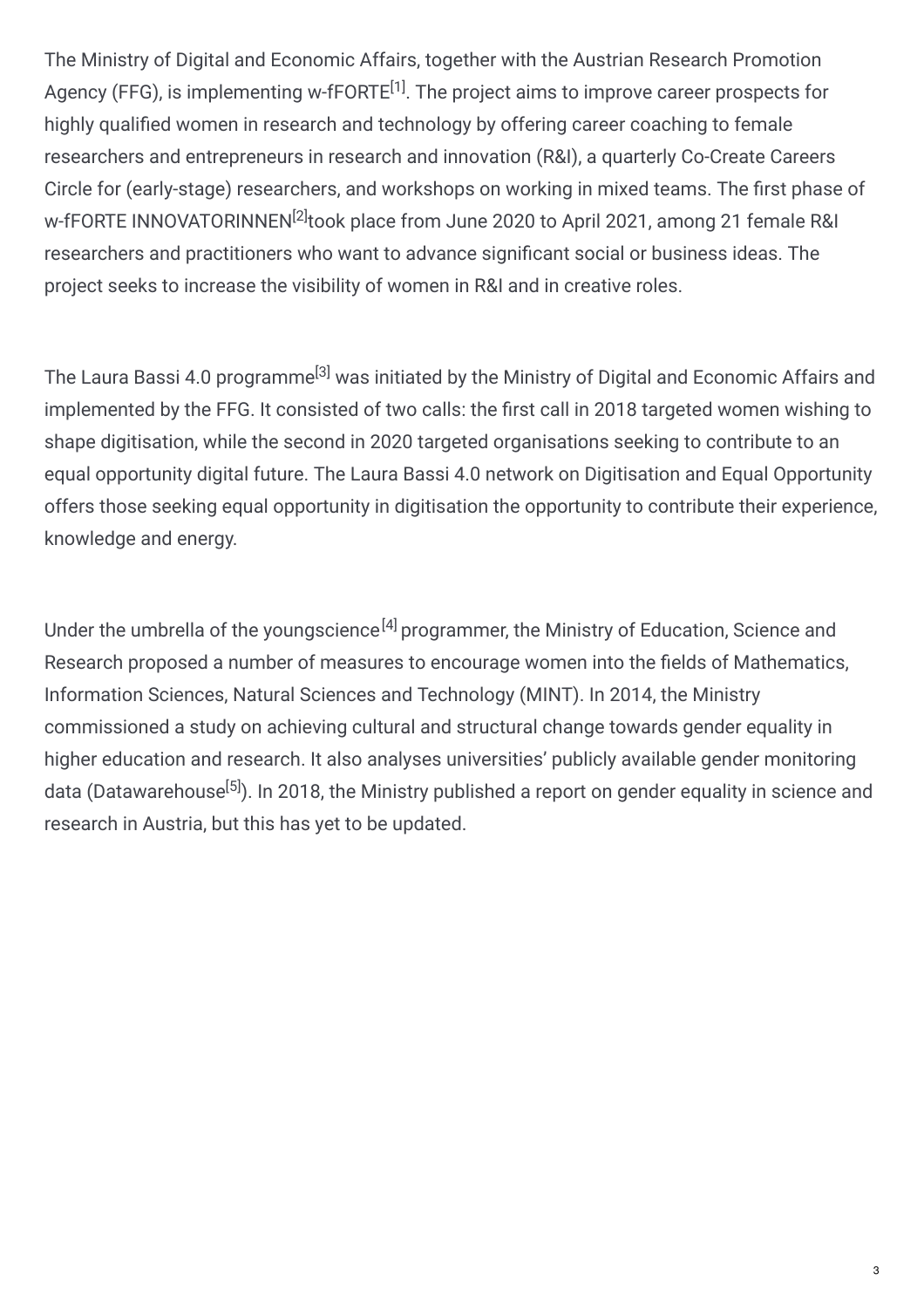FEMtech<sup>[6]</sup> is run by the Federal Ministry for Climate Action, Environment, Energy, Mobility, Innovation and Technology. The project aims to improve working conditions and career opportunities for women in research and technology, and to enhance gender equality in industrial and non-university research. More specifically, it seeks to increase the visibility of women in RTI and training. The project has compiled a comprehensive database of female experts in Austria, and the platform also offers current data on equal opportunities in research and technology. FEMtech network meetings facilitate informal exchange between gender equality experts, practitioners and women in RTI, as well as informing them about funding. The project supports small and medium-sized enterprises (SMEs) in natural and technical sciences in their efforts to tackle equality-related issues. It also supports research-intensive companies to implement gender equality initiatives. FEMtech provides attractive internship opportunities for female students in innovation companies and non-university research institutes. Finally, it finances research projects aiming to improve gender justice in product and technology development (administered through FFG).

The Ministry has defined equal opportunity goals within the framework of the Human Potential Strategy 2030 for RTI. They include enabling equal opportunities on a structural level (e.g. dismantling and restructuring hierarchical structures, introducing quotas) and a discursive level (e.g. eliminating stereotypes, raising awareness).

### **Other stimulatory initiatives**

The Ministry of Education, Science and Research (BMBWF) grants awards for gender research (Gabriele Possanner Award<sup>[7]</sup>).

Since 2007, L'Oréal-UNESCO and the Ministry of Science have funded grants for female doctoral students and post-doctoral academics.

Every year since 2010, the Austrian Cooperative Research (ACR) has awarded a woman researcher from its technical and scientific network with the ACR Women Award<sup>[8]</sup>.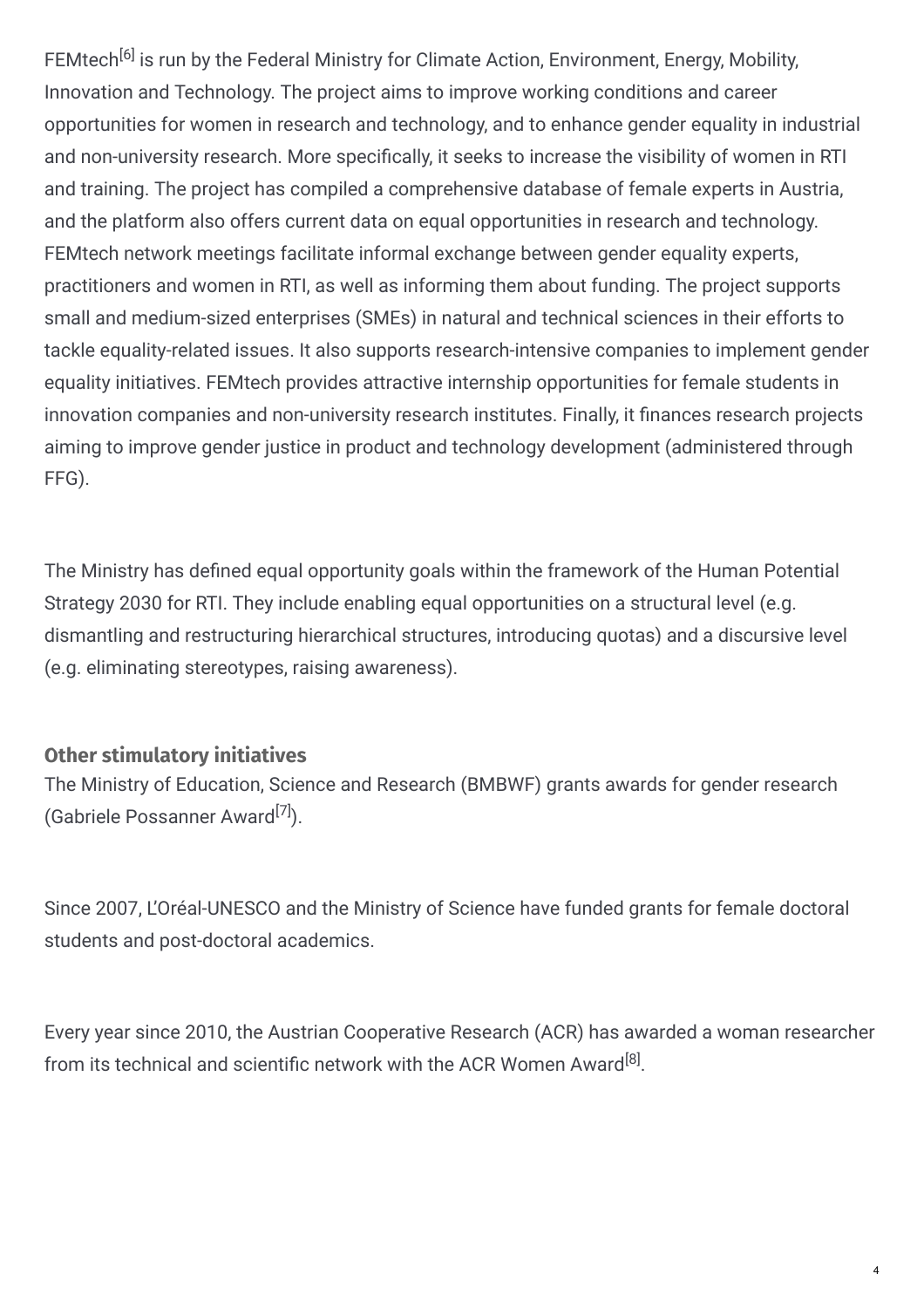The [Käthe-Leichter-Preis](https://www.bundeskanzleramt.gv.at/agenda/frauen-und-gleichstellung/preise/kaethe-leichter-preis.html)<sup>[9]</sup> is awarded annually by the Chancellor's Office and other ministries for outstanding achievements in the field of women's and gender studies in various scientific disciplines. Since 2016, the Austrian higher education and research institutions have been awarded the Diversitas-Preis<sup>[10]</sup> every two years by the BMBWF for innovative achievements in the field of diversity management. In addition, the BMBWF has hosted the networking platform Diversitas-Werkstatt every year since 2017. The platform brings together higher education and research institutions to share their experiences of diversity management implementation.

The Austrian Science Fund (FWF<sup>[11]</sup>) embedded the national European Research Area (ERA) Roadmap goals on gender equality and gender mainstreaming in its 2019–2021 multiannual programme. It aims to use sustainable measures to engage researchers to support structural changes towards equality at national research institutions, and to integrate gender aspects into research approaches. The FWF strives for balanced participation of women and men in across all bodies, functions, processes and programmes. Its Equality and Diversity Strategy 2019-2020 was accompanied by an action plan, including the following measures:

Expansion of equal opportunity monitoring (quantitative and qualitative);

Further development of programmes and special measures to increase numbers of women applicants;

Target of 50 % women on the FWF Board;

Quality assurance in FWF procedures (dealing with unconscious bias);

Awareness-raising and competence-building among the FWF Board (integration of gender dimension into research approach);

GENDER research cost centre in FWF programmes.

The FWF's previous initiatives for women starting their careers (the Hertha-Firnberg Programme and Elise-Richter Programme) were replaced by the Early Stage Programme: Research– Innovation–Training<sup>[12]</sup> (ESPRIT Programme) in 2021. The new programme boosts the careers of newly qualified post-doctoral academics conducting independent research at an Austrian research institution. Although no longer specifically targeting women, it nevertheless aims to promote excellent women in science.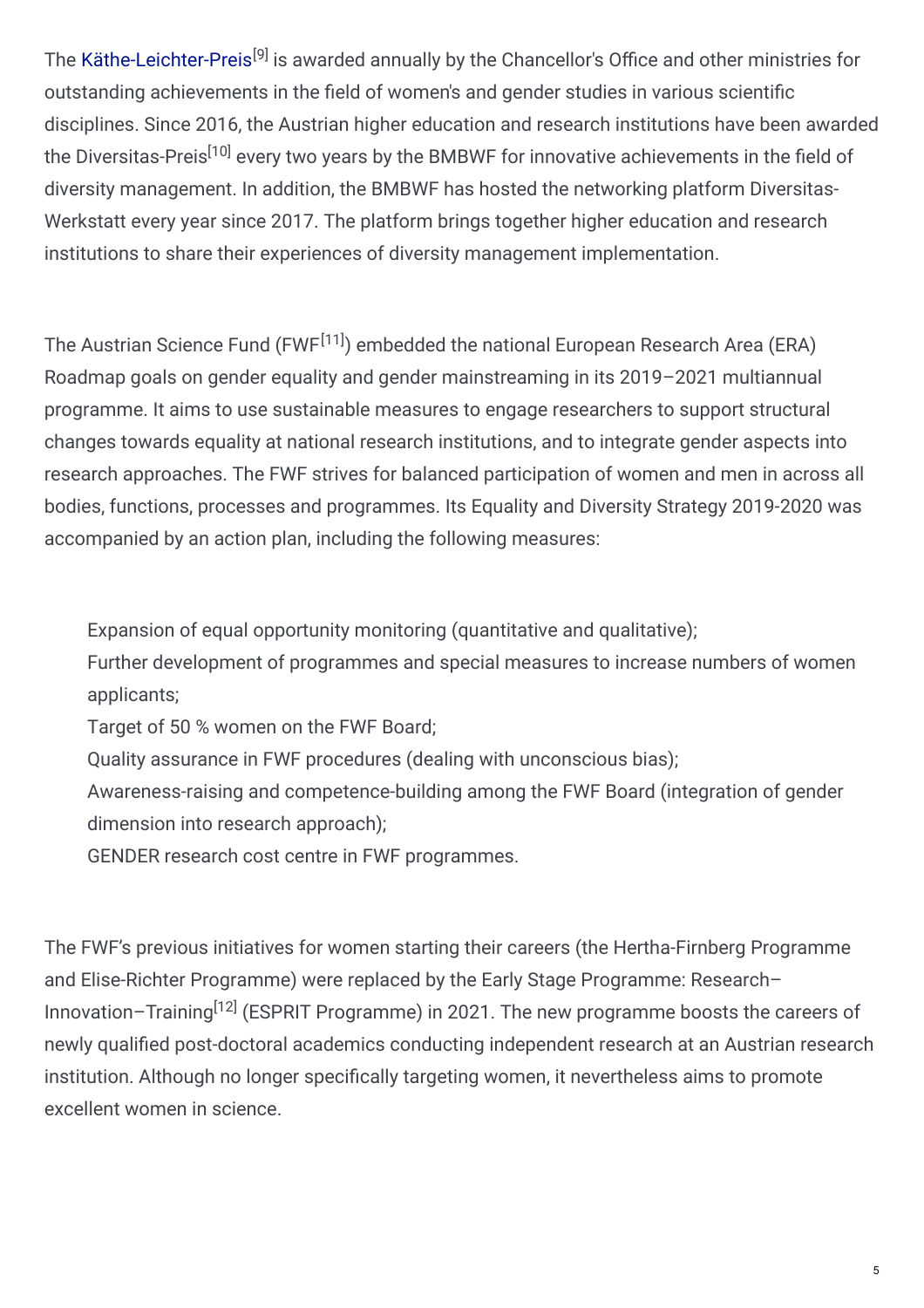The FFG strives towards gender balance among staff at all levels. It provides gender awareness training for employees and ensures that gender-sensitive criteria are used to evaluate project proposals (integration of gender in research content, as well as equal participation of women and men researchers). Under its "Talent" funding priority, the FFG supports various measures and projects to promote women in research and technology and to create equal opportunities, including the promotion of young students, support for researchers, and FEMtech (as outlined above).

### **Key actors**

The BMBWF and the Federal Ministry for Climate Action, Environment, Energy, Mobility, Innovation and Technology are both important national actors for gender equality in research and teaching. The Equality and Diversity Management Department of the BMBWF coordinates the legal gender equality stipulations, together with several stimulatory initiatives for higher education organisations. The Federal Ministry for Climate Action, Environment, Energy, Mobility, Innovation and Technology is responsible for FEMtech. In light of its w-fFORTE and Laura Bassi projects, the Ministry of Digital and Economic Affairs can also be considered a key actor in gender equality in research and teaching.

The FFG implements gender mainstreaming across all work areas. It is responsible for the implementation of several gender-related initiatives (e.g. Laura Bassi, w-fFORTE, FEMtech, Talents programme). Its offer also includes workshops on GEPs and gender in leadership. Gender mainstreaming is implemented in all of its funding areas.

The FWF engages in gender mainstreaming activities to support the career development of women academics, including coaching women researchers and promoting gender in research. Its independent decision-making process was examined as part of the EU project, GRANteD (GRant AllocatioN Disparities). That research project provides scientific support to the new ESPRIT Programme that focuses on analysing equal opportunities and gender bias in [decision-mak](https://www.fwf.ac.at/en/news-and-media-relations/news/detail/nid/20210408)ing procedures.

### **INITIATIVES FOR GENDER EQUALITY BY RESEARCH PERFORMING ORGANISATIONS**

All public universities in Austria are required by law to have an Equal Treatment Commission (which monitors discrimination), as well as administrative units coordinating gender equality, women's advancement initiatives, and gender in research.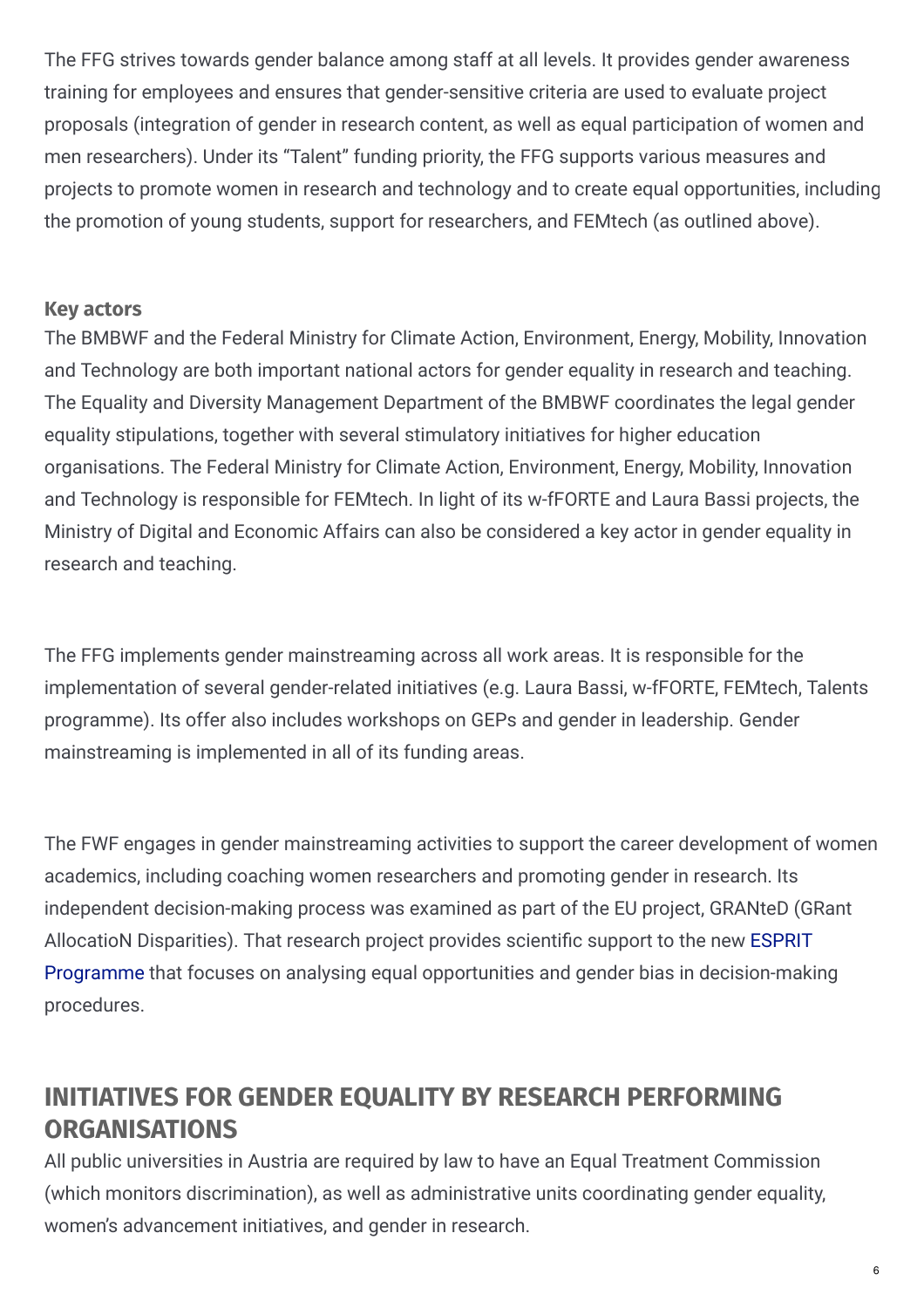Austria's public universities have already put women's promotion plans and GEPs into practice. However, most applied science universities, private universities and non-university research institutions do not have GEPs. These are not yet required for non-university research areas or research funding institutions, but became obligatory for private universities and applied science universities in 2021.

Since the 1990s, all Austrian universities have been required by law to have a 'Plan for the Advancement of Women' as part of their statutes. From 2015, the University Act also requires public universities to develop an Equality Plan.

The Plans for the Advancement of Women typically contain detailed descriptions of the university's implementation of legal gender equality duties under the Federal Law for Equal Treatment in Federal Bodies and the University Act. They also outline how it mainstreams gender equality in decision-making, particularly in selection and promotion.

Numerous universities' GEPS outline further projects that exceed their legal obligations, such as gender budgeting or mentoring projects.

GEPs are developed by universities' Equal Treatment Commissions and, as part of the university statutes, officially adopted by the Senate. All university members (managerial, administrative and academic staff, students, other affiliates) are responsible for implementation of the GEP. The rector is often charged with undertaking specific tasks, which are explicitly highlighted in the GEP. In practice, universities' Equal Treatment Commissions and Gender Equality Officers coordinate implementation of GEPs.

GEPs are regularly updated in line with changes in the national legal framework or to reflect policy changes at the university. The Equal Treatment Commissions frequently involve other university actors in updating GEPs. This serves to increase awareness and commitment among other actors at the university.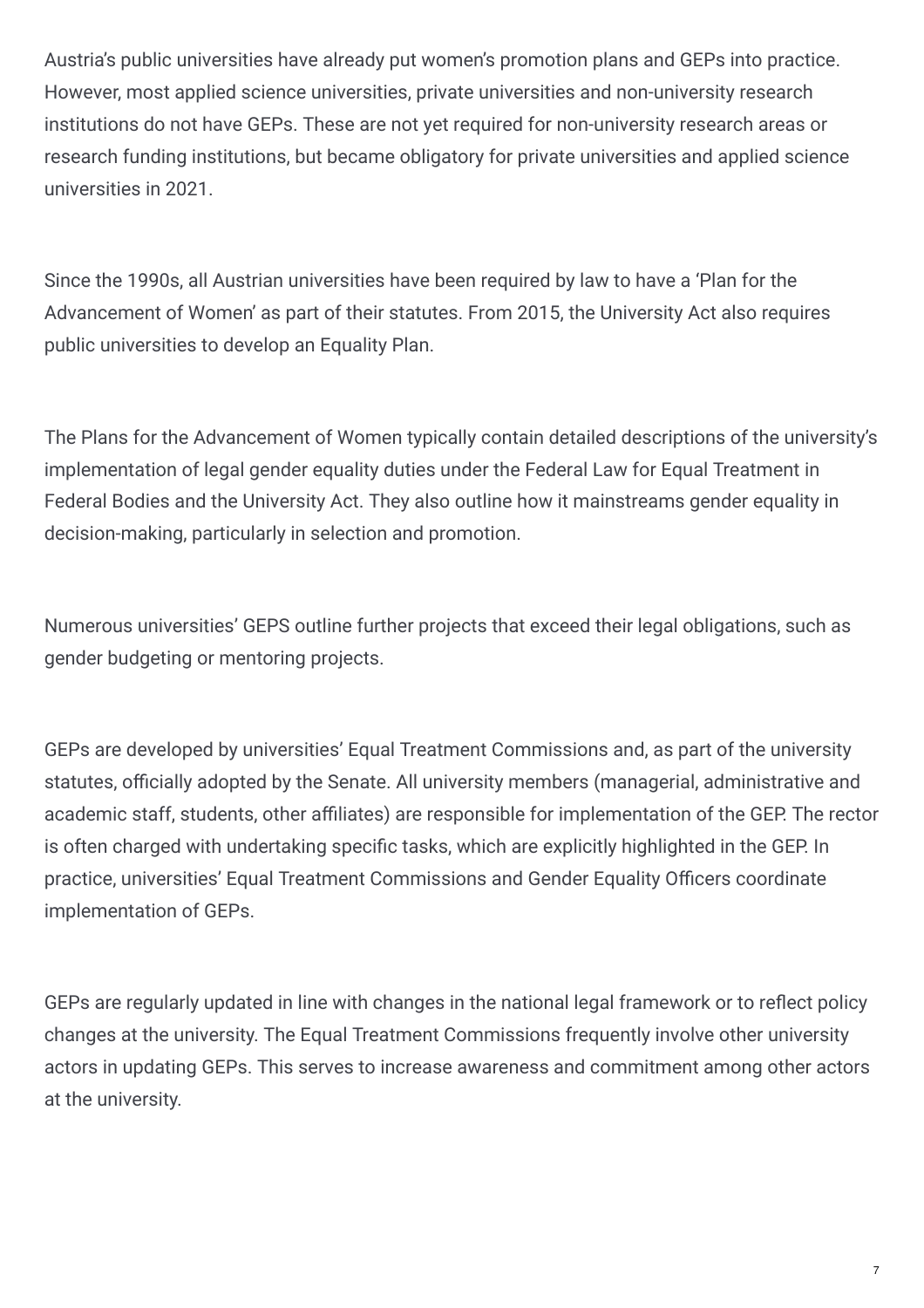Universities and non-university research organisations conduct a broad variety of gender equality initiatives, such as awareness of gender issues, gender budgeting, individual support measures (grants and/or coaching) for women academics, initiatives to improve women's networks, initiatives to facilitate the reconciliation of work and family responsibilities, and to combat sexual harassment.

The Institute of Science and Technology (IST) Austria signed a performance agreement with the BMBWF that defines gender equality and diversity as important basic requirements for success. It focuses on training and awareness activities on gender and other biases in recruitment.

In its performance agreement with the BMBWF, the Austrian Academy of Science (ÖAW) committed to continuing its gender equality and diversity policies and establishing a non-discriminatory working environment. It also published its Women's Promotion Plan (2018–2020).

Several research organisations were or are part of consortia of EU-funded structural change projects, such as IFZ Graz (CHANGE), Central European University (SUPERA), TU Wien (GEECCO), Research Centre for Molecular Medicine of the Austrian Academy of Sciences (LIBRA), Danube University Krems (GENDERTIME), and Vienna University of Economics and Business (DIVERSITY). The Institute for Advanced Studies (IHS) is the coordinator and external evaluator of GEPs within TARGET. Other institutions are also evaluators in such projects, e.g. JOANNEUM Research (GARCIA, SPEAR, ACT and GENERA), Centre for Social Innovation (PLOTINA) and Institute of Science, Technology and Society Studies (GENDERTIME).

### **RELEVANT EXAMPLES OF PRACTICES**

### **VRVis Zentrum für Virtual Reality und Visualisierung: GEP**

The GEP developed and implemented by VRVis included concrete targets for structural and cultural change in the organisation. It sought to increase stakeholder and staff awareness of the underrepresentation of women at VRVis through training and internal information. It also targeted at least 25 % women researchers and an increased share of women in decision-making processes. The GEP measures were implemented in three areas: gender awareness/competencies (the basis for all other measures); communication (internal and external); and human resources (recruitment, induction, retention). The mix of measures were designed to bring about structural and cultural change as concepts and processes were changed by/during the implementation of the GEP.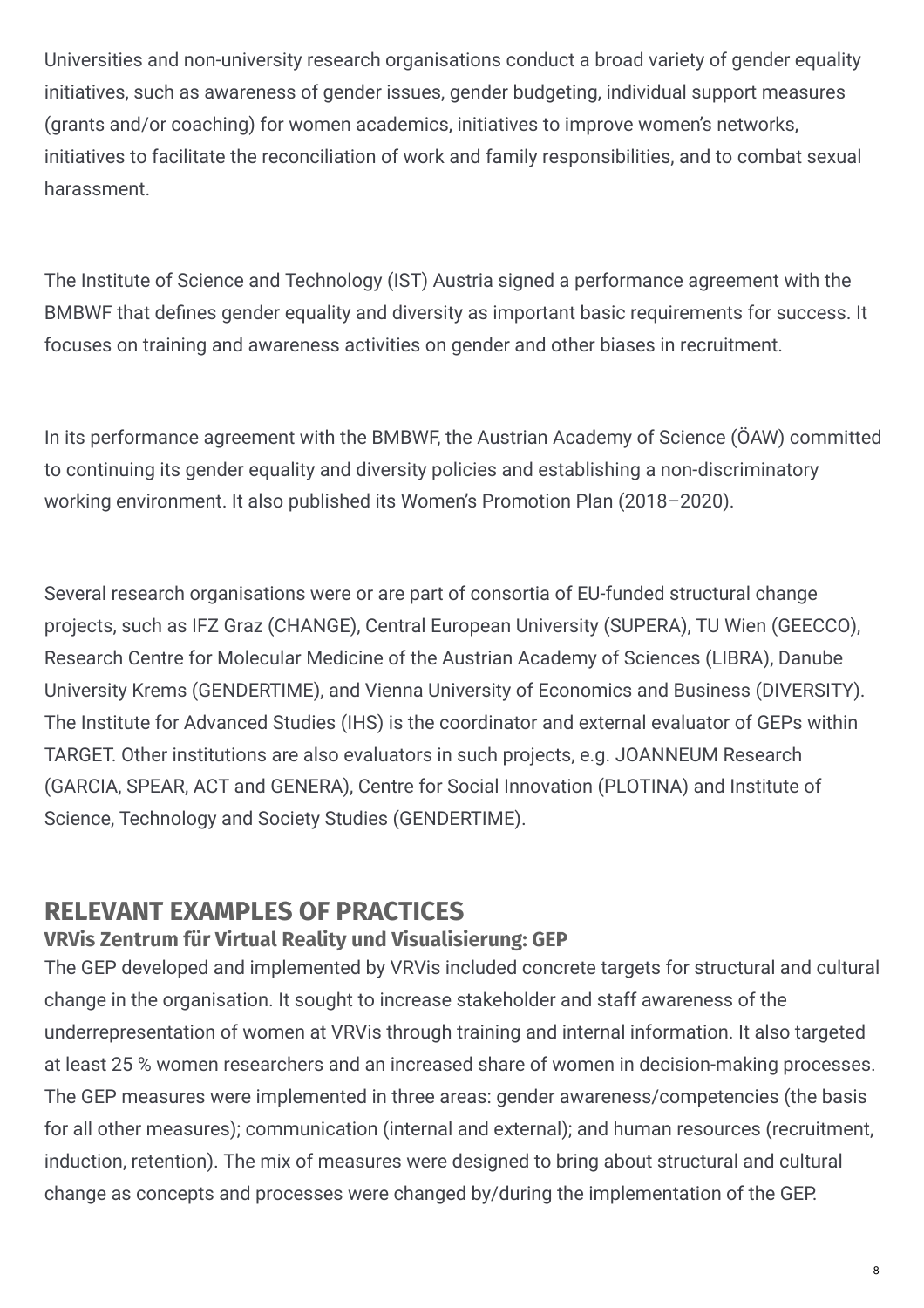In the course of implementing the GEP, VRVis realised the importance of including high-level decision makers to raise their awareness and ensure their genuine commitment to action. It acknowledged its own specific context, including not comparing its measures to those of other organisations, and focusing on one clear relatable objective rather than gender equality terminology. Finally, VRVis became aware of the importance of flexibility to react to current needs.

#### **TU Wien: Funding consultation on the gender dimension in research**

The project was initiated to help researchers to define the gender dimension within their research. The Gender Competence Department of TU Wien advises researchers on how to integrate the gender dimension when applying for research funding. The university seeks to generate more successful proposals and research funding, as well as increased awareness and competence in respect of gender-related topics.

Two central administration institutions cooperate to implement the measure – the Research Funding Support and the Department of Gender Competence. Research Funding Support organises information events for specific calls, or general coaching for project proposals six to eight times a year. Scientists have the opportunity to ask questions and receive individual support, as well as being introduced to the offer of consultation support on integrating the gender dimension in research. This is complemented by online resources and studies on gender research.

The Gender Competence Department meets with the Deans of TU Wien to raise awareness of gender issues outside research funding and to encourage faculty leaders to make use of the advisory service. Customised workshops are also organised for project groups, based on their specific concerns, questions and conflicts.

The consulting service has been well received and has garnered greater acceptance for diversity and gender-related topics. Using research as a means of overcoming resistance and rejection could usefully be applied to other equality actions, as it is rational rather than emotional. It also has the benefit of increasing awareness of diversity and gender in research generally.

### **Austrian Science Fund (FWF): Equal Opportunity Monitoring**

The FWF published its Equal Opportunity Monitoring, as recommended by the Ministry of Digital and Economic Affairs. The measure seeks to increase the participation of women researchers in Austria since 2015.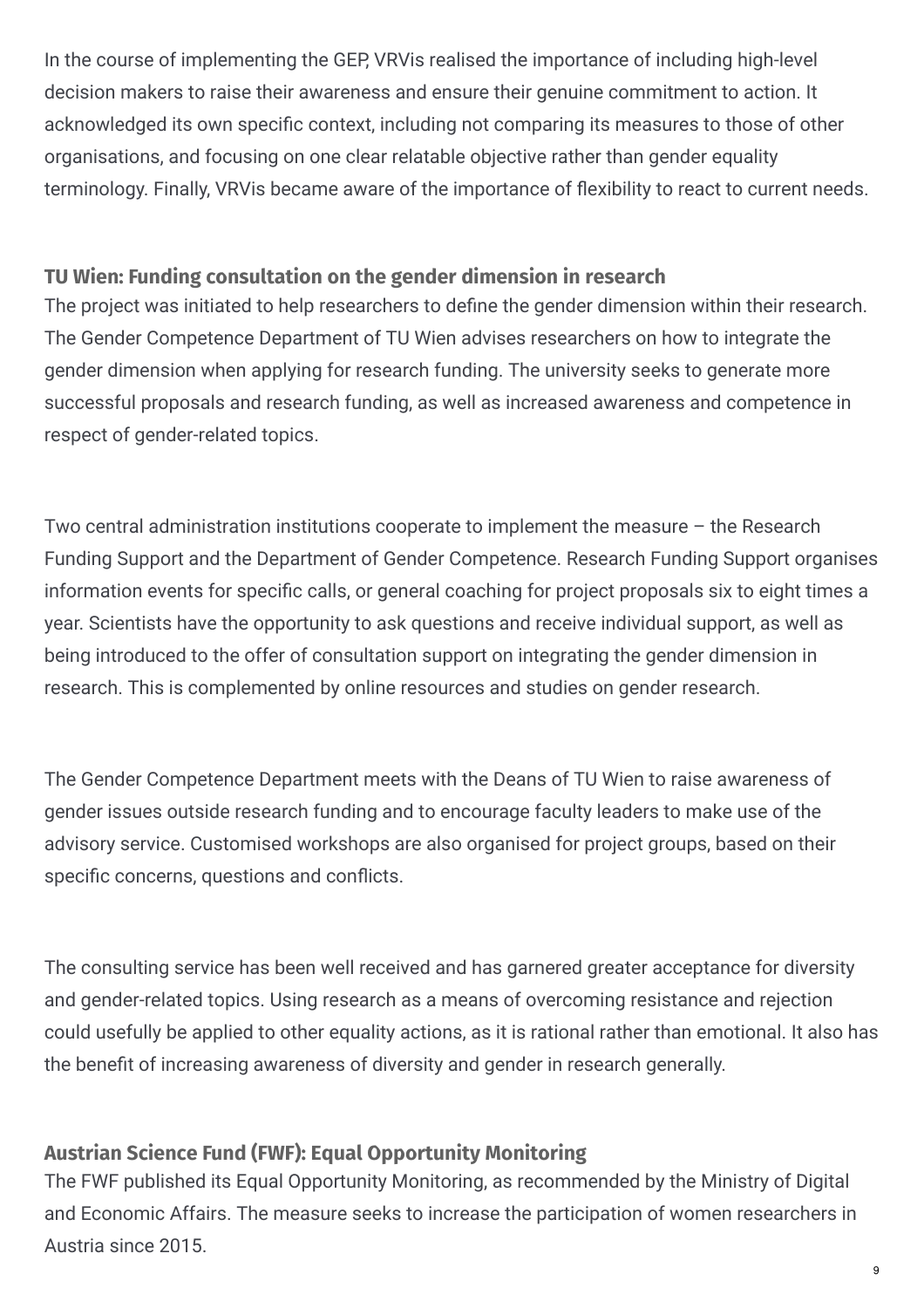The monitoring is part of the FWF's action plan on changing structures. Published each of the past two years, it presents a visualisation of facts and data to bring to life the insights in the annual report. Data on applications from women and men, funded projects by gender, and applications by subject are already collected as part of the FWF Dashboard. Staff from the Department of Strategy, Policy and Evaluation then compile the Equality Opportunity Monitoring. Following presentation at the annual press conference in March/April, the data are discussed with the Assembly of Delegates and the Supervisory Board and then published on the website.

New FWF employees are trained on the importance of gender equality, including the data collected. All employees are updated annually, while the Gender Working Group communicates the content to individual departments.

The visualisations and increased awareness have smoothed the implementation of regulations, such as the quota in the ESPRIT Programme.

#### **Footnotes**

[1] <https://www.bmdw.gv.at/Services/Foerderungen/fForte.html>

[2] [https://www.ffg.at/en/service/w-fforte-economic-stimuli-women-research-a...](https://www.ffg.at/en/service/w-fforte-economic-stimuli-women-research-and-technology)

[3] <https://www.ffg.at/en/program/laura-bassi-40-programme-0>

[4] <https://youngscience.at/de/>

[5] <https://unidata.gv.at/Pages/default.aspx>

[6] <https://www.femtech.at/en/femtechs-database-female-experts>

[7] [https://www.bmbwf.gv.at/Themen/HS-Uni/Gleichstellung-und-Diversit%C3%A4t...](https://www.bmbwf.gv.at/Themen/HS-Uni/Gleichstellung-und-Diversit%C3%A4t/Policy-und-Ma%C3%9Fnahmen/Dreigliedriges-Gleichstellungsziel/Fix-the-knowledge---Verankerung-der-Genderdimension-in-der-Forschung-und-Lehre/Gabriele-Possanner-Staats--und-F%C3%B6rderungspreis.html)

[8] <https://www.acr.ac.at/awards/woman-award/>